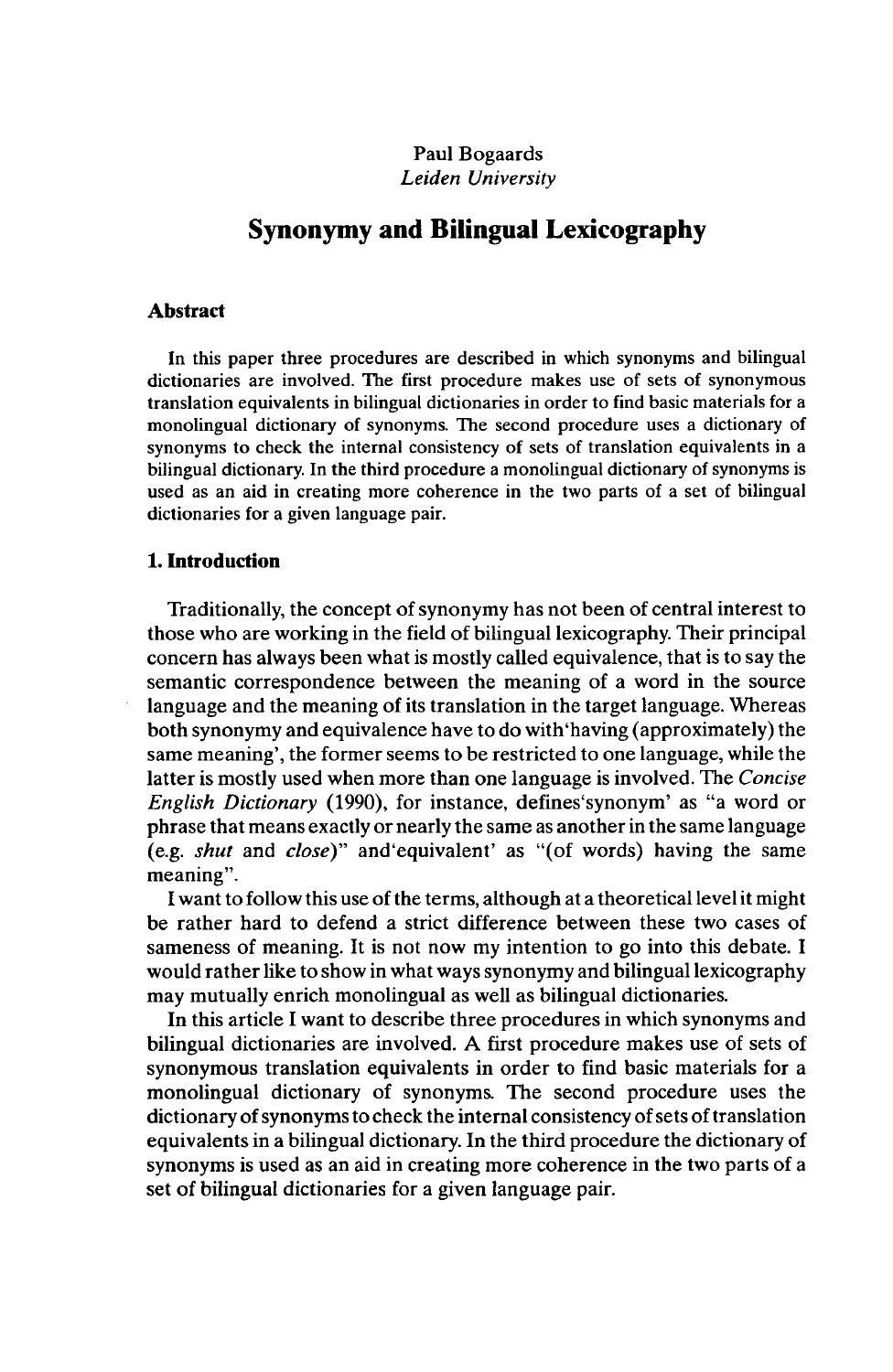## **2. From bilingual dictionaries to a dictionary ofsynonyms**

Al (1983) has convincingly argued in favour of a distinction between two types of bilingual dictionaries, one from the mother tongue into the foreign language and one the other way round. This distinction, which is also known as the Scerba concept, leads to different structures of articles in the productive dictionary ('dictionnaire de thème') and in the receptive dictionary ('dictionnaire de version'). One of the distinctive features is that, whereas the number of translations in the productive dictionary has to be limited for a number of reasons, the receptive dictionary has to be generous on that point (see Bogaards 1990).

Indeed, the latter type of dictionary has to give as much translation equivalents as possible, for three reasons. First, the receptive dictionary should give as complete an image as possible of the semantic riches of the foreign element. In many cases a single translation will not suffice to do that job. Second, because the receptive dictionary is mostly meant as an aid to translation, it should list as many acceptable translations as possible, so that the user can choose from as large a set of mother tongue synonyms as possible the one element that best fits the context. Third, synonyms are an attractive and effective means to disambiguate translation equivalents in the mother tongue. So, if French *arme* was only translated by English *arm,* the English dictionary user would keep wondering which sense of *arm* was meant: a weapon or a part of the human body. By adding one or more synonyms *{weapon, gun),* rather than or in addition to giving some sort of comment (e.g.  $\langle$ mil. $\rangle$ ), the lexicographer can exclude other senses of the polysemous word *arm.* So, in theory at least, the receptive dictionary should contain many sets of words having (approximately) the same meaning.

In another article, Al (1988) has demonstrated that these sets of (quasi-)synonyms constitute a good base for compiling a dictionary of synonyms. To give an impression of the procedure, consider the translations of a number of words having the meaning of'to fail' as they appear in three receptive dictionaries which were compiled along the lines described above. The French-Dutch, English-Dutch and German-Dutch *Van Dale* dictionaries give respectively:

| échouer           | $10.2$ mislukken => verkeerd lopen, verkeerd gaan,<br>schipbreuk lijden |
|-------------------|-------------------------------------------------------------------------|
| manquer           | $10.4$ mislukken => falen                                               |
| rater             | I 0.1 mislukken                                                         |
| fail <sup>2</sup> | I 0.6 mislukken $\Rightarrow$ het niet halen, falen                     |
| miscarry          | 0.1 mislukken $\Rightarrow$ niet slagen, falen                          |
| break down        | I 0.2 mislukken <v. besprekingen,="" e.d.="" huwelijk=""></v.>          |
| misslingen        | 0.1 mislukken, mislopen                                                 |
| missglücken       | 0.1 niet lukken, mislukken                                              |
|                   |                                                                         |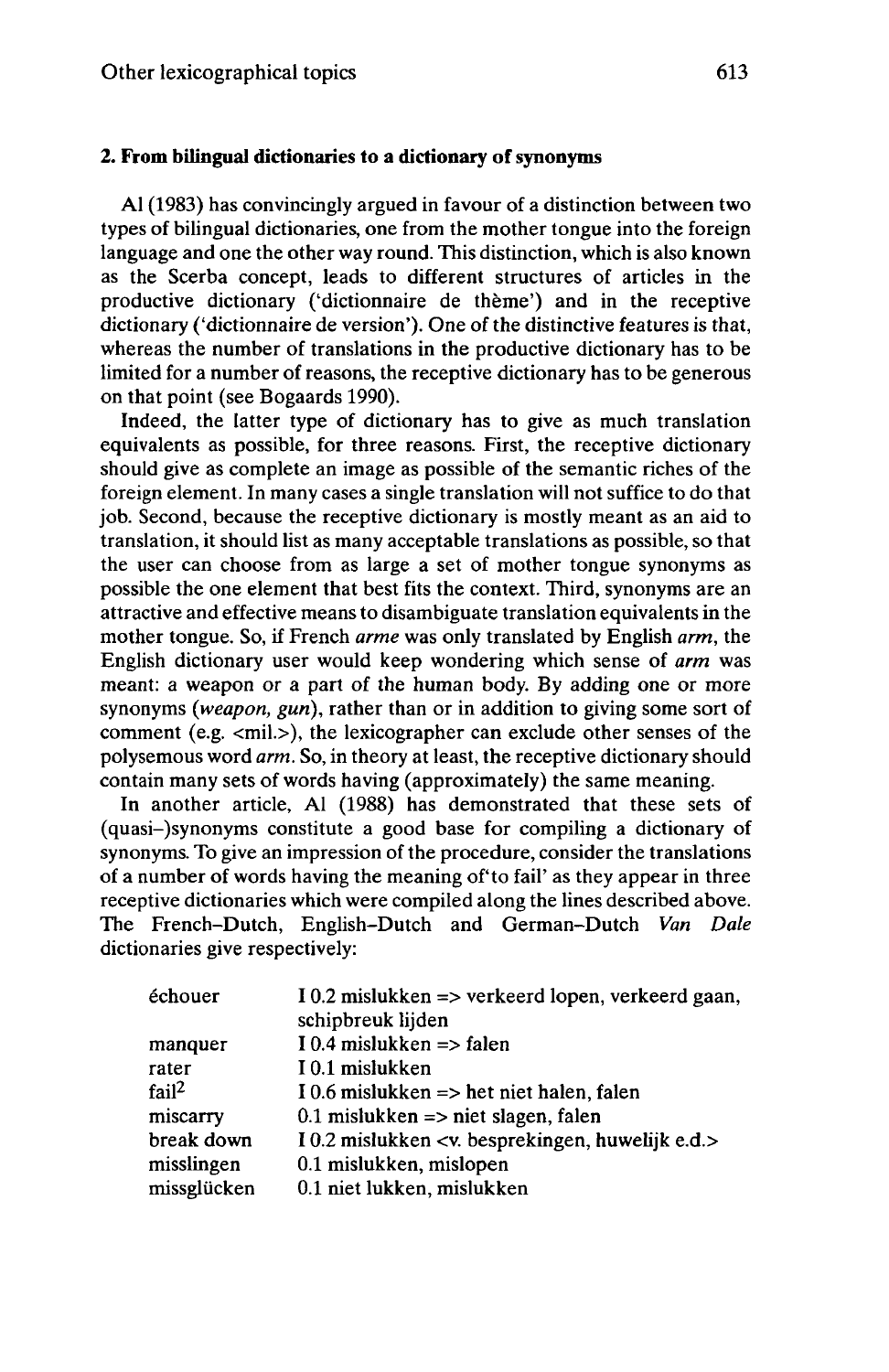| fehlschlagen | $0.1$ mislukken => verkeerd uitvallen.                                    |  |
|--------------|---------------------------------------------------------------------------|--|
|              | falen, geen succes hebben                                                 |  |
| scheitern    | 0.1 mislukken, schipbreuk lijden $\Rightarrow$ falen, stranden            |  |
|              | sich zerschlagen $0.1$ niet doorgaan, mislukken, afspringen $\Rightarrow$ |  |
|              | schipbreuk lijden, op niets uitlopen                                      |  |

These sets of synonyms and quasi-synonyms have a considerable overlap. Apart from what seems to be the neutral or central term *mislukken,* several words and expressions appear several times. The following series can be seen as a first approximation of terms describing the concept'to fail' in Dutch:

| mislukken | $\Rightarrow$ afspringen, falen, geen succes hebben, het niet |
|-----------|---------------------------------------------------------------|
|           | halen, mislopen, niet doorgaan, niet lukken, niet             |
|           | slagen, op niets uitlopen, schipbreuk lijden, stranden,       |
|           | verkeerd gaan, verkeerd lopen, verkeerd uitvallen.            |

By putting together all the sets of Dutch translation equivalents which have one or more items in common, the computer gives a fair amount of possible synonym clusters. I will not go into the detail of the editorial process. This has been described by Van Sterkenburg (1992).

## **3. Checking translation equivalents with the help ofsynonyms**

As soon as the dictionary of synonyms (Van Sterkenburg et al. 1991) had been published, it was possible to use the material the other way around. As mentioned above, the receptive dictionary has to be as generous as possible with regard to translation equivalents. Having the clusters of Dutch synonyms available, it soon became clear that in many cases the number and the choice of Dutch equivalents given for some particular French word were more or less haphazard.

As an illustration, we can again take the translations of *échouer, manquer* and *rater*in the French-Dutch dictionary (see above). Why is it, one may ask, that nextto the central term *mislukken,* the first verb hasthree synonyms, the second one only one, and the third one no synonym at all? It does not seem that *échouer*, taken in the sense of 'to fail', has a more elaborate meaning than the other verbs, or that this verb is more important or more frequent. So, the dictionary of synonyms can help to find inconsistencies in the way similar meanings have been treated at different places.

As a second possible application, the dictionary of synonyms may be helpful in tracing translation equivalents which are incorrectly given in some set. As is well known, the receptive dictionary has to present the meanings of the foreign words in the light of the semantic system of the native language. This means that if a monosemous word or a given meaning of a polysemous word of the foreign language can be translated by words which are not synonymous in the mother tongue, distinct sets of translation equivalents will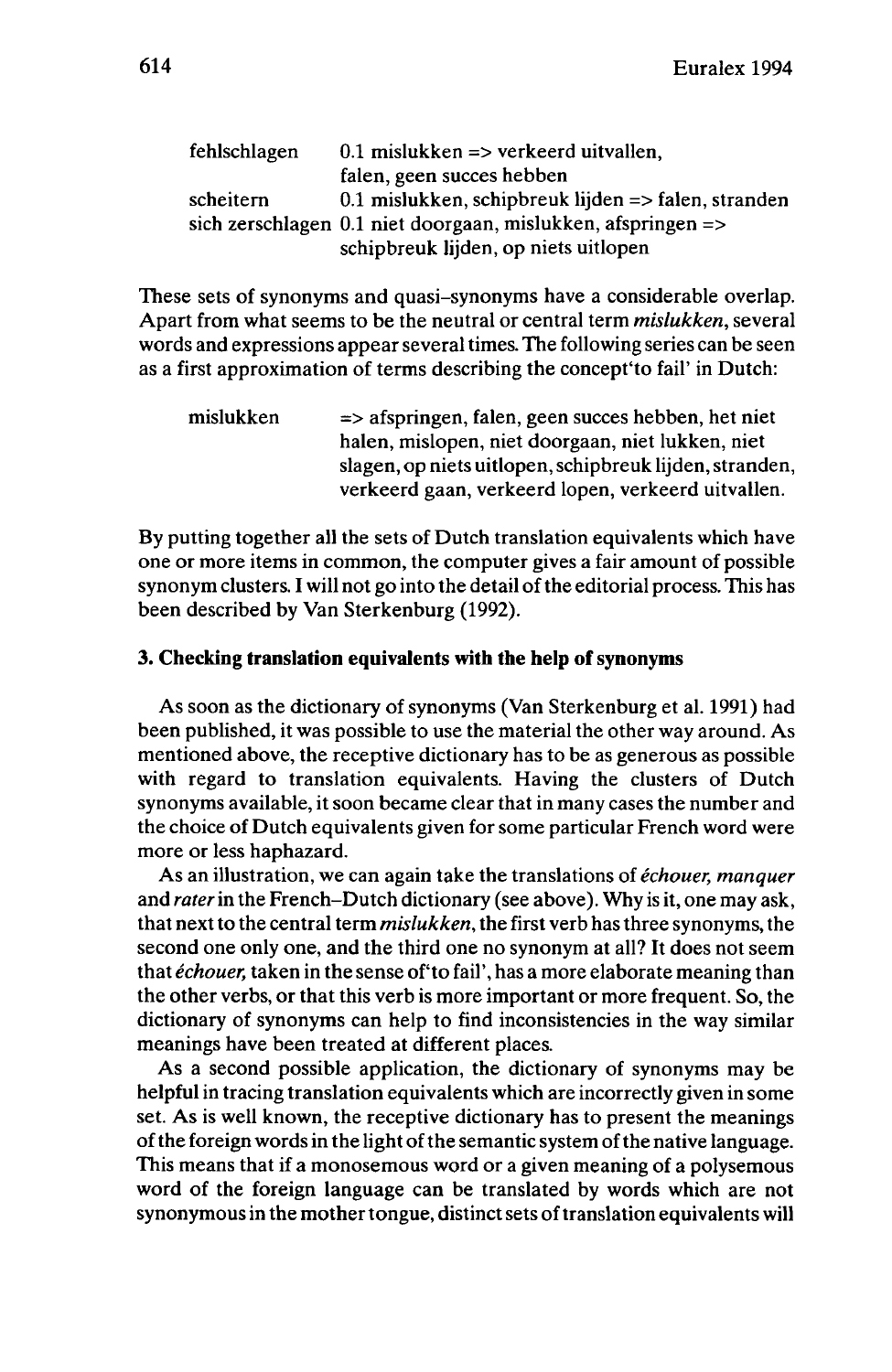have to be presented. The implication of this rule is that sets of translation equivalents should contain only synonyms.

```
So, when we find
```

```
avide 0.1 gulzig => begerig, inhalig, gretig 'eager'
```
the dictionary of synonyms tells us that *begerig* and *gretig* 'eager, keen' are close synonyms which include the somewhat more specific meaning of*gulzig* 'greedy', but that *inhalig* 'grasping' points to a much more egoistic kind of desire. In the same way in

| déprécier | 0.1 geringschatten $\Rightarrow$ onderschatten, kleineren, |  |
|-----------|------------------------------------------------------------|--|
|           | <i>afkammen</i> 'disparage'                                |  |

all verbs express <sup>a</sup> form of'having <sup>a</sup> poor opinion of except for *kleineren* 'belittle', which has the meaning of'treating in a negative way'. In both cases, the allosemous word has to be removed.

Sometimes, this procedure may suggest that more meanings have to be distinguished than are now in the dictionary. This is the case in

```
précis 0.1 nauwkeurig => precies, duidelijk, specifiek
   'precise, exact'
```
where only *nauwkeurig* and *precies* are close synonyms, and where *duidelijk* 'clear, distinct' and *specifiek* 'particular, specific' both reflect different aspects of the meaning of the foreign word. This becomes clear also in examples like *une description précise* 'a precise, exact description', *des contours précis* 'clear, distinct outlines' and *sans raison précise* 'for no particular reason'. So, this lemma should be rewritten something like:

précis 0.1 *nauwkeurig => precies, nauwgezet, stipt* 0.2 *duidelijk => duidelijk waarneembaar* 0.3 *specifiek*

This last translation leads to an interesting question: how should we consider cases where some translation equivalent *(specifiek)* does have synonyms in the target language *(karakteristiek, kenmerkend, typisch,* etc.) but where these synonyms do not seem to be possible translation equivalents of the foreign element? Here we seem to arrive at the dividing line between (monolingual) synonymy and (interlingual) equivalence.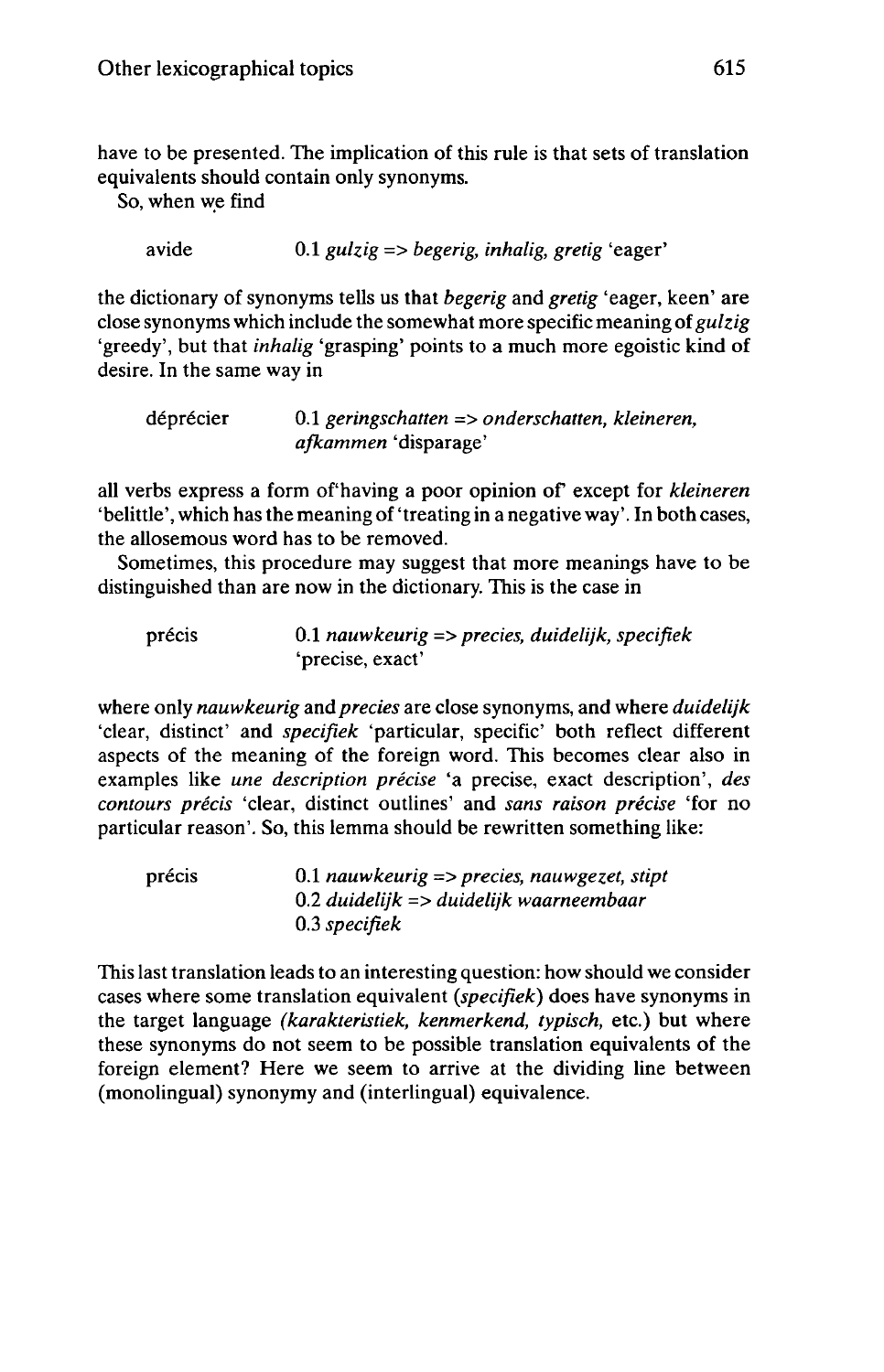# **4. A dictionary ofsynonyms for the improvement of the coherence in bilingual dictionaries**

The materials of the same dictionary of synonyms (Van Sterkenburg et al. 1991) are being used also for the improvement of both the productive and the receptive bilingual dictionaries. In a first attempt I have been working on Dutch and French words and expressions meaning 'to leave a place' (Bogaards 1992). The Dutch dictionary of synonyms allowed me to find about 30 items, from *heengaan* 'depart' through *z'n biezen pakken* 'pack one's bags' and *ophoepelen* 'get lost' to *oplazeren* 'bugger off and *opsodemieteren* 'fuck off. I have checked the exact meaning as well as the register of all these items in two dictionaries of modern Dutch.

I have also listed all the translations of these items in the Van Dale Dutch-French dictionary. This produced a list of more than 40 French words and expressions having all about the same meaning of 'to leave a place', from *s'enfuir* 'run away' through *déguerpir* 'clear off and *lever l'ancre* 'make tracks' to *mettre les bouts* 'hop it' and*foutre le camp* 'bugger off. I have done the same check on meaning and register as I had done for the Dutch items, using now two French dictionaries. After having completed both lists with information on the idiomatic character and the colourfulness of the items as well as on their possible use in the imperative mood, I was able to compare the two lists and to pick out the best equivalents in both directions.

Since up to that very moment the compilers of the dictionaries had always been working in alphabetical order, it was no wonder that many articles had to be partially rewritten. To get an idea of the improvements that were possible, consider the following examples (to the left the translations in the actual dictionary, to the right the corrections which will appear in the next edition).

| a. opstappen 'get along'               |                                         |
|----------------------------------------|-----------------------------------------|
| s'en aller $\Rightarrow$ partir        | $lever$ l'ancre => mettre les voiles    |
| b. afnokken 'buzz off'                 |                                         |
| se barrer $\Rightarrow$ se tirer.      | se tirer $\Rightarrow$ se barrer, se    |
| se tailler, se casser,                 | tailler, $\langle$ rapidly $\rangle$ se |
| caleter                                | casser, détaler, caleter                |
| c. oprotten 'bugger off'               |                                         |
| ficher le camp $\Rightarrow$ se barrer | foutre le camp $\Rightarrow$ se         |
| se casser, se tirer                    | tailler                                 |
| d. $fiche(r)$ le camp                  |                                         |
| 'm smeren, maken dat men weg           | opduvelen, ophoepelen,                  |
| komt                                   | opkrassen                               |
| e. lever l'ancre                       |                                         |
| ertussenuit knijpen, weggaan           | opstappen, z'n biezen pakken            |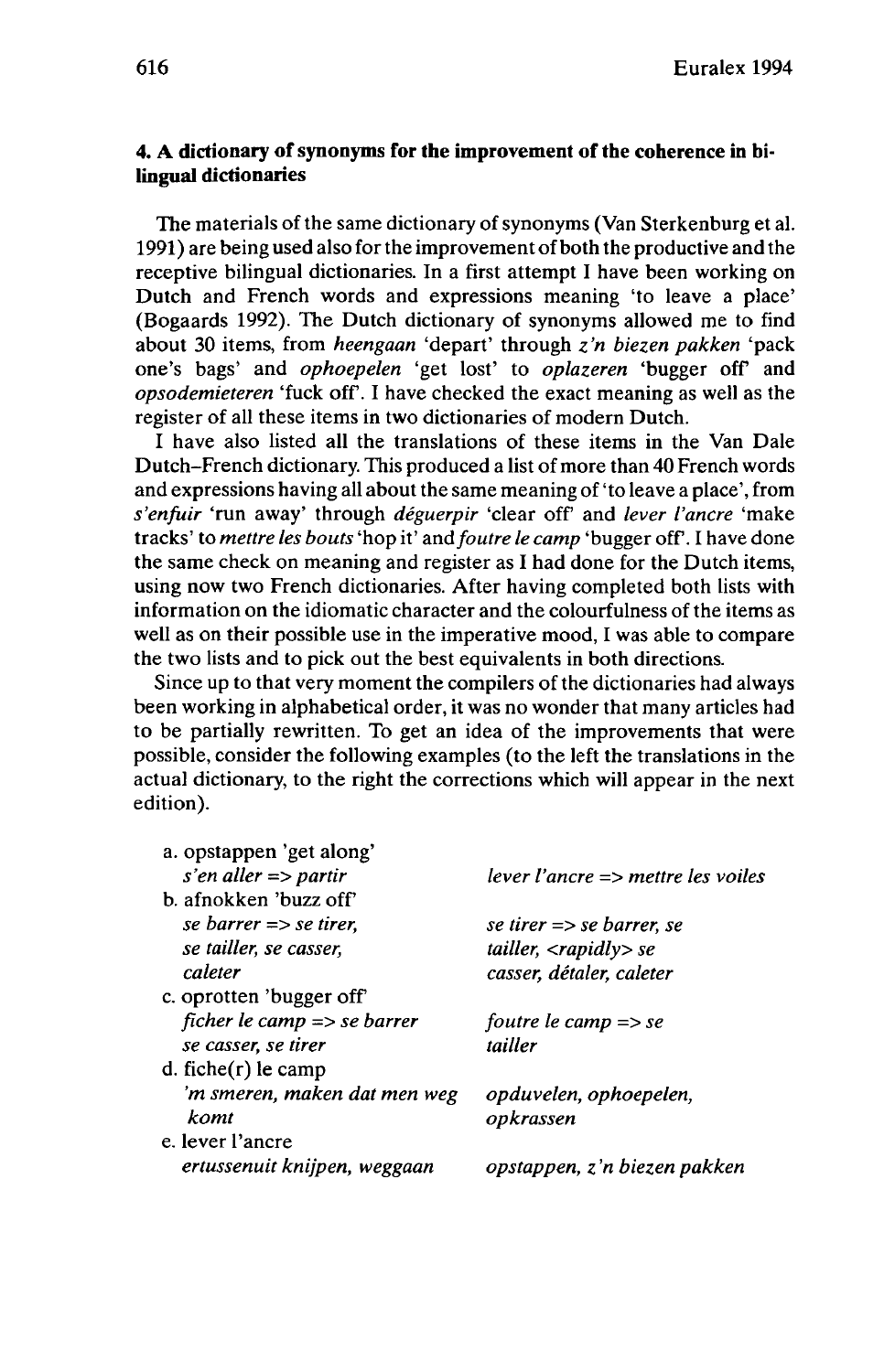After this procedure had proved to be fruitful, part of it has been automatized. Taking as an example the cluster *woedend* 'furious, very angry', which includes words like *driftig, woest, ziedend, hels, etc.,* it is now possible to get an alphabetical list of all the French words of the French-Dutch dictionary which have been translated by one of the words of the cluster. This type of list looks like this:

| woedend | bile              | 3.2; échauffer la – de, à qn. $\iota$ iem. nijdig,<br>woedend maken            |
|---------|-------------------|--------------------------------------------------------------------------------|
|         | colère            | 6.1; être en $-\vee$ woedend zijn                                              |
|         | colère            | $6.1$ ; en $- \vee$ woedend                                                    |
|         | colère            | 3.1; schr. être $-\iota$ woedend zijn                                          |
|         | furie             | 6.1; en $- \iota$ woedend, woest, onstuimig,<br>razend                         |
|         | oreille           | 3.1; chauffer, échauffer les oreilles de, à<br>qn \ iem. nijdig, woedend maken |
|         |                   |                                                                                |
| woest   | barbare           | 0.3; woest, wild,<br>meedogenloos, wreed, barbaars                             |
|         | déchaîné          | 0.1; onstuimig, woest,<br>woedend, stormachtig, wild                           |
|         | furieux           | 0.1; woedend, razend,<br>woest, wild                                           |
|         |                   |                                                                                |
| ziedend | écumant<br>fumant | $6.2$ ; – de rage \ ziedend van woede<br>$0.3$ ; inf. ziedend                  |

Although these lists still have some drawbacks (they are not free from noise), they are very useful because they contain all synonyms of a cluster and their translations in the other language, and they allow to work on the receptive as well as on the productive dictionary of a language pair.

#### **References**

- Al, B.P.F. 1983.'Dictionnaire de thème et dictionnaire de version'. Revue de phonétique appliquée 66-68: 203-211.
- Al, B.P.F. 1988.'Op zoek naar synoniemen' in K.H. van Reenen-Stein, P.Th. van Reenen, A. Dees (eds.), Corpusgebaseerde woordanalyse. Jaarboek 1987-1988. Amsterdam: VU.  $7 - 13.$
- Bogaards, P. 1990.'Deux langues, quatre dictionnaires'. Lexicographica 6: 162-173.
- Bogaards, P. 1992.'Des questions d'équivalence' in O. Huber, M.J.P. van Mulken, L.J. de Regt (eds.), Corpusgebaseerde woordanalyse. Jaarboek 1992. Amsterdam: VU. 9-23.

Van Sterkenburg, P.G.J. 1992.'Electronic onomasiology: Van Dale greater dictionary of synonyms' in H. Tommola & al. (eds.), Euralex '92 Proceedings  $I$ -Il. Tampere: Studia Translatologica, ser. A, vol. 2, part II. 519-526.